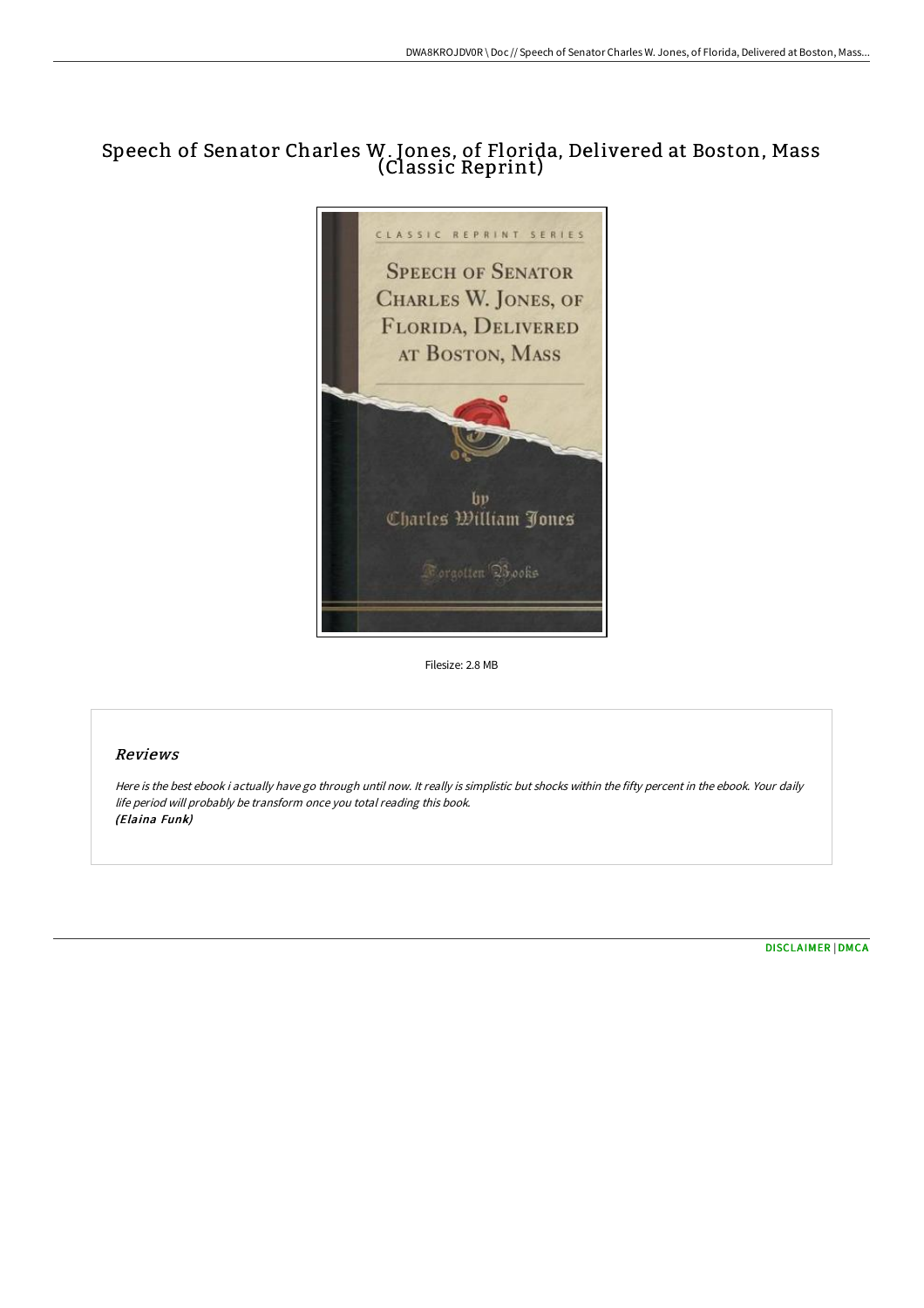## SPEECH OF SENATOR CHARLES W. JONES, OF FLORIDA, DELIVERED AT BOSTON, MASS (CLASSIC REPRINT)



Forgotten Books, United States, 2015. Paperback. Book Condition: New. 229 x 152 mm. Language: English . Brand New Book \*\*\*\*\* Print on Demand \*\*\*\*\*.Excerpt from Speech of Senator Charles W. Jones, of Florida, Delivered at Boston, Mass But the great event at Bunker Hill has been well and eloquently commemorated, and I need not speak of its importance or results, for all the people of this great land are this day enjoying the blessings which it contributed so much to secure. And now I propose to say a few words in my own plain way about another land, whose whole existence, going back to the very dawn of civilization and Christianity, has been one long struggle for freedom. Centuries before the enterprising spirit of navigation ever contemplated the discovery of this continent, the ill-fated land whose sufferings and oppressions are now attracting the attention of the world was engaged in fierce contests for liberty. I don t think that there is a country on the face of the globe about which so much has been written, and so little is known, as Ireland. When you reflect upon the vast numbers of people of Irish birth, who, from the Revolutionary period to the present, have identified themselves with this republic, constituting a power great enough to form a respectable State, and with interests ramifying every part of society - the bar, the pulpit, the press, commerce, polities, religion, everything - and still there seems to be less accurate information of a general character in regard to Ireland than in any other enlightened country. This I regard as Very Unfortunate For Ireland. The public opinion of the United States is a great moral power in the world, and there is no country on earth where human suffering and sacrifice of every kind...

目 Read Speech of Senator Charles W. Jones, of Florida, [Delivered](http://albedo.media/speech-of-senator-charles-w-jones-of-florida-del.html) at Boston, Mass (Classic Reprint) Online  $\ensuremath{\mathop\square}\xspace$ [Download](http://albedo.media/speech-of-senator-charles-w-jones-of-florida-del.html) PDF Speech of Senator Charles W. Jones, of Florida, Delivered at Boston, Mass (Classic Reprint)